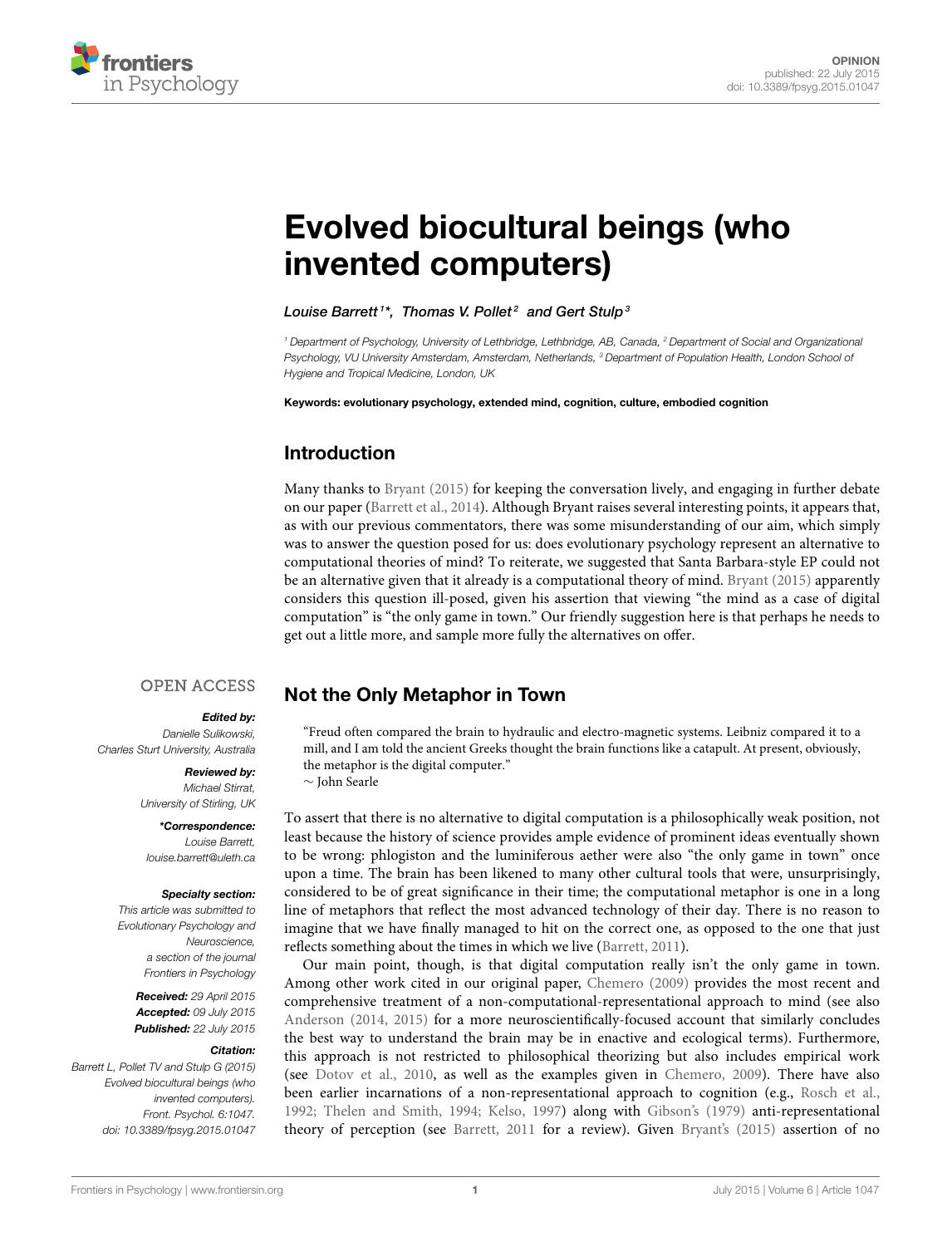scientific alternative to computation, he implies either that such genuinely non-computational-representational approaches do not qualify as science, or else he has misunderstood them. Although all we need do to counter Bryant's position is point to these scientifically credible alternatives, in what follows we consider briefly some of the arguments against a strong computational position. We then go on to discuss his other assertions regarding the relationship between culture and cognition.

It is telling that [Bryant \(2015\)](#page-3-0) adopts a rather "Hegelian" approach in his commentary (see [Chemero, 2009,](#page-3-3) and our original article), asserting the necessity of digital computation and information processing (conceived in terms of Shannon information theory: G. Bryant, Pers. Comm.), rather than providing arguments or evidence for it. As [Wallace \(2007\)](#page-3-11) discusses, echoing [Searle \(1990\)](#page-3-12) before him, the notion of the brain as engaged in digital computation is not a scientific discovery, like the moons of Saturn, but is instead a claim: a claim that looking at the brain in this particular way is useful. As [Wallace \(2007\)](#page-3-11) argues, Shannon's theory was a pragmatic solution to an explicitly human engineering problem, and was never intended as a scientific theory of cognition. Using Shannon information to model human cognition is fundamentally flawed because, as [Wallace \(2007\)](#page-3-11) discusses, human cognitive systems violate the assumptions under which Shannon information applies. [Wallace \(2007\)](#page-3-11) further notes that use of terms like "information processing" to describe brain function can lead to a dualist position. Such thinking pervades [Klasios's \(2014\)](#page-3-13) commentary, for example, when he argues that EP deals only with information processing and not neural activity as such, giving rise to the brain possessing two distinct qualities: the material activity of its neurons and, as [Wallace \(2007\)](#page-3-11) calls it, the non-material, "mysterious world of information."

Bryant's argument rests on the notion that adopting an information theoretic view is, in essence, a functionalist perspective, asking what role a given process plays, rather than the specific manner in which it is brought about or implemented. This is entirely reasonable—such a position has helped avoid a particular kind of "neural chauvinism" that suggests there is something inherently special about biological brains, so excluding any form of artificial intelligence from consideration. In addition, cognitive integration is often characterized as a form of "extended functionalism" (e.g., [Wheeler, 2010\)](#page-3-14) precisely because it attempts to expand the bounds of the cognitive system beyond the biological brain. That said, it is also apparent that understanding neural implementation is crucial to generating well-founded hypotheses about brain function. Neurobiological data are particularly useful for guiding evolutionary theories by constraining our hypotheses with respect to what brains can reasonably be expected to achieve (see [Colombo, 2013](#page-3-15) and [Peters, 2013\)](#page-3-16). Bryant and Klasios both stick to the classical cognitivist EP party line, justifying a strategy of studying the computational-algorithmic levels alone, but we think that EP, and evolutionary approaches more generally, would benefit from using neurobiological data to inform their theoretical stance, thus grounding our knowledge in living biological systems; we are, after all, attempting to explain how such living biological systems work. Such a stance is also a natural element of the embodied perspective we endorse, which argues that the way brains are put together will matter for cognition (that is, the way that neurons, glia, neurotransmitters and neuromodulators actually go about doing their job) and how adaptive behavior in the world is generated.

From our perspective, then, it seems well-worth considering the radical non-representational/non-computational alternative proposed by [Chemero \(2009\)](#page-3-3), as well as related work on cognitive integration. As [Chemero \(2009\)](#page-3-3) himself points out, and as we acknowledged in our original article, embodied/dynamical approaches do not entail a rejection of all representational theories of mind. [Clark \(1997\)](#page-3-17), for example, argues that there are certain "representation-hungry" (i.e., linguistic) processes that do not seem amenable to an account grounded in coordinated sensorimotor processes alone. Thus, there is some effort being made to reconcile embodied and dynamical approaches with computational/ representational theories (e.g., [Barsalou's,](#page-3-18) [1999](#page-3-18) "perceptual symbol systems" and [Clark's, 1997](#page-3-17) "dynamic computationalism"). At a minimum, however, the recognition of alternatives to computational-representational theories of mind make it possible to ask some penetrating questions about the nature of representation in a computational model of mind, and whether such representations are, in fact, doing all of the cognitive work, all of the time [\(Barrett, 2011\)](#page-3-2). Thus, when [Bryant](#page-3-0) [\(2015\)](#page-3-0) asserts that cognitive integration is a computational theory he is not wrong, but nor is he right. More specifically, the issue of whether cognition is extended can be viewed as orthogonal to whether cognition should be viewed as computation (see [Sutton, 2014\)](#page-3-19): the issue at stake is where the bounds of the cognitive system should be drawn, and whether bodily resources, material artifacts, and other aspects of the environment can be considered constitutive parts of the cognitive system or simply causally related to them. We argued for the constitutive approach, because this follows naturally from a radical embodied view that treats cognitive processes as products of the interaction between brain, body, and environment and not the brain alone (see also [Chemero, 2009;](#page-3-3) [Barrett, 2011;](#page-3-2) [Hutto and Myin, 2013\)](#page-3-20). Even if one wishes to adhere to a computational framework, however, cognitive integration can and does represent an alternative approach to standard cognitive psychology because it views cultural artifacts (in the human case) and other environmental resources as an integral part of cognitive systems (a point made in both [Barrett et al., 2014,](#page-3-1) and reiterated in [Stulp et al., 2015\)](#page-3-21); cognitive integration does not view the brain alone as the part that does all the heavy-lifting. To counter this, as [Bryant \(2015\)](#page-3-0) and [Klasios \(2014\)](#page-3-13) do, simply by insisting that brains compute is to precisely miss this point.

## Loops, Not Arrows

[Bryant \(2015\)](#page-3-0) also suggests that we have got our causal arrow largely pointing backwards. According to Bryant, culture is primarily shaped by our brains and bodies, and not vice versa (although he then goes onto suggest something very similar to our position where "the outputs of such processes feedback iteratively into an evolutionarily dynamic cultural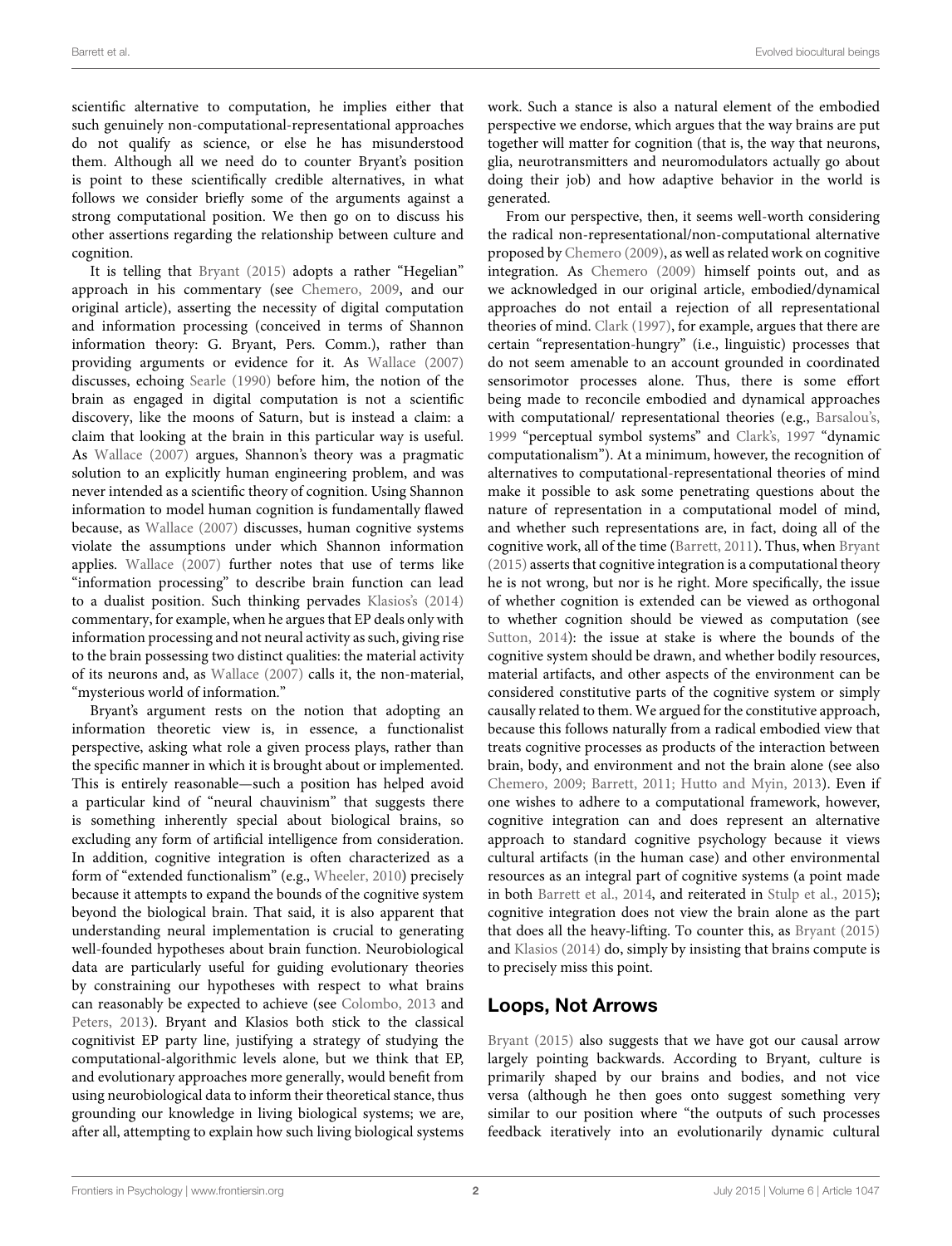knowledge system," which points to a tension—if not an outright contradiction—in his argument). Of course, human brains are involved in the creation and use of artifacts and other forms of cultural representation, and hence brains must be involved in the shaping of culture—this is not at odds with anything we said in our original paper. The argument from the extended mind, however, is that, by extending our cognition beyond the biological brain, we become capable of feats that would otherwise be impossible. [Malafouris' \(2013\)](#page-3-22) recent analysis of how physical artifacts allowed us to make the transition from numerosity to a formal concept of number and hence mathematics is another good example (see also [Menary, 2007\)](#page-3-23). Our position, then, is that we did not get the causal arrow backwards because there is no arrow. Instead, there are loops of continual reciprocal causation, with social activities and material culture both shaping and being shaped by the brain in an ongoing cycle.

By seizing on our example of timeliness as ultimately reflecting concerns about coordination and cooperation, [Bryant \(2015\)](#page-3-0) over-simplifies and trivializes our position. Perhaps we made our point too flippantly. What we were attempting to convey was the idea that, through our invention of hours, minutes, and seconds, along with devices to measure their passing, our specific concept of time as a fourth dimension (and so on through to the concept of space-time that characterizes Einstein's theory of relativity), has fundamentally transformed aspects of human thought and practice. There seems no way that our use of time can be reduced entirely to the demands of social coordination and cooperation. Indeed, it is interesting to note that both Basu and Waymire [\(2006\)](#page-3-24) and [Mullins et al. \(2013\)](#page-3-25) make exactly the reverse argument to [Bryant \(2015\)](#page-3-0) suggesting that large-scale human cooperation was dependent on material culture, namely writing and record-keeping (although these authors argue that this allowed us to "transcend" our evolved psychology, we would suggest this represents an example of how human psychology is inherently extensive and integrated with environmental and cultural resources). Although timeliness could be a by-product of social norms and customs as Bryant suggests, the concept of time is not: our invention of various ingenious ways to measure time and how we use these to shape our lives, permit us to go far beyond anything that our Pleistocene ancestors were capable of. Of course, humans are not "infinitely flexible and unconstrained by past selection," but one has to admit there is something about the sheer inventiveness of modern human behavior that quite clearly reflects the manner in which cultural artifacts augment, enhance, and extend our evolved biological brains.

## Functional Fuzziness

[Bryant \(2015\)](#page-3-0) identifies one last failing on our part concerning the relationship between domain-generality and specificity, with reference to our argument on incest taboos. Namely, he suggests that we did not consider the possibility that unconscious mechanisms guide our behavior under such circumstances. Far

from failing to acknowledge this, however, we cited [Westermarck](#page-3-26) [\(1921\)](#page-3-26) in precisely this context. It is odd that Bryant picks up on an aspect of our argument that was made explicit in our original piece, but ignores its substance, which was to counter the idea put forward by [Cosmides and Tooby \(1994\)](#page-3-27) that incest avoidance requires innate domain-specific knowledge because such knowledge could not, even in principle, be learned. Instead, Bryant attempts to shift the emphasis, making the point that "just because a mechanism works across content domains, it is still functionally specialized. The scope of a mechanism is independent from whether it has design features." To the extent that we understand this statement, it seems to promote a rather fuzzy notion of functional specialization, and deny the very motivation for EP-style "design thinking" in the first place: that is, the notion that specialized tasks require specialized mechanisms, and cannot be solved effectively by general-purpose mechanisms that apply across several domains. Such a statement also raises an empirical worry for, if it is true that a mechanism's scope is independent of its design features, how does one go about identifying evolved functionally-specialized mechanisms applied to a new domain as opposed to evolved domain-general mechanisms operating on one of the several tasks to which they are well-suited? There seems to be no means of distinguishing the two. Consequently, when Bryant asks: where is the argument here? We would suggest that, not only is there an argument to be had, but it is one that cuts to the very heart of the EP project.

# Why All the Fuss?

Summing up, [Bryant \(2015\)](#page-3-0) suggests the gap between human behavioral ecology and EP is closing, but notes that [Symons](#page-3-28) [\(1987\)](#page-3-28) question remains: if we're all Darwinians, what's all the fuss about? For us, the fuss is about the rather restrictive view of human psychology promoted by EP, and the failure of some of its assumptions to withstand close scrutiny; a topic that occupied two-thirds of our original paper. More broadly, we think it is worth considering whether we should continue to base our model of the mind on inanimate computation (a notion that has human intentionality built into it at source) or whether we should pursue a truly evolutionary route that grounds psychology (of both human and non-humans) in living biological systems a view that further permits the study of humans as hybrid embodied-extended biocultural beings who invent all kinds of things and so continually reinvent themselves. For us, this is another good reason why some Darwinians should continue to make a fuss.

# Funding

LB is supported by NSERC Canada Research Chairs and Discovery Grant Programs; TP is supported by The Netherlands Organisation for Scientific Research (Veni scheme; 451.10.032); GS is supported by The Netherlands Organisation for Scientific Research (Rubicon Post-Doctoral Fellowship).